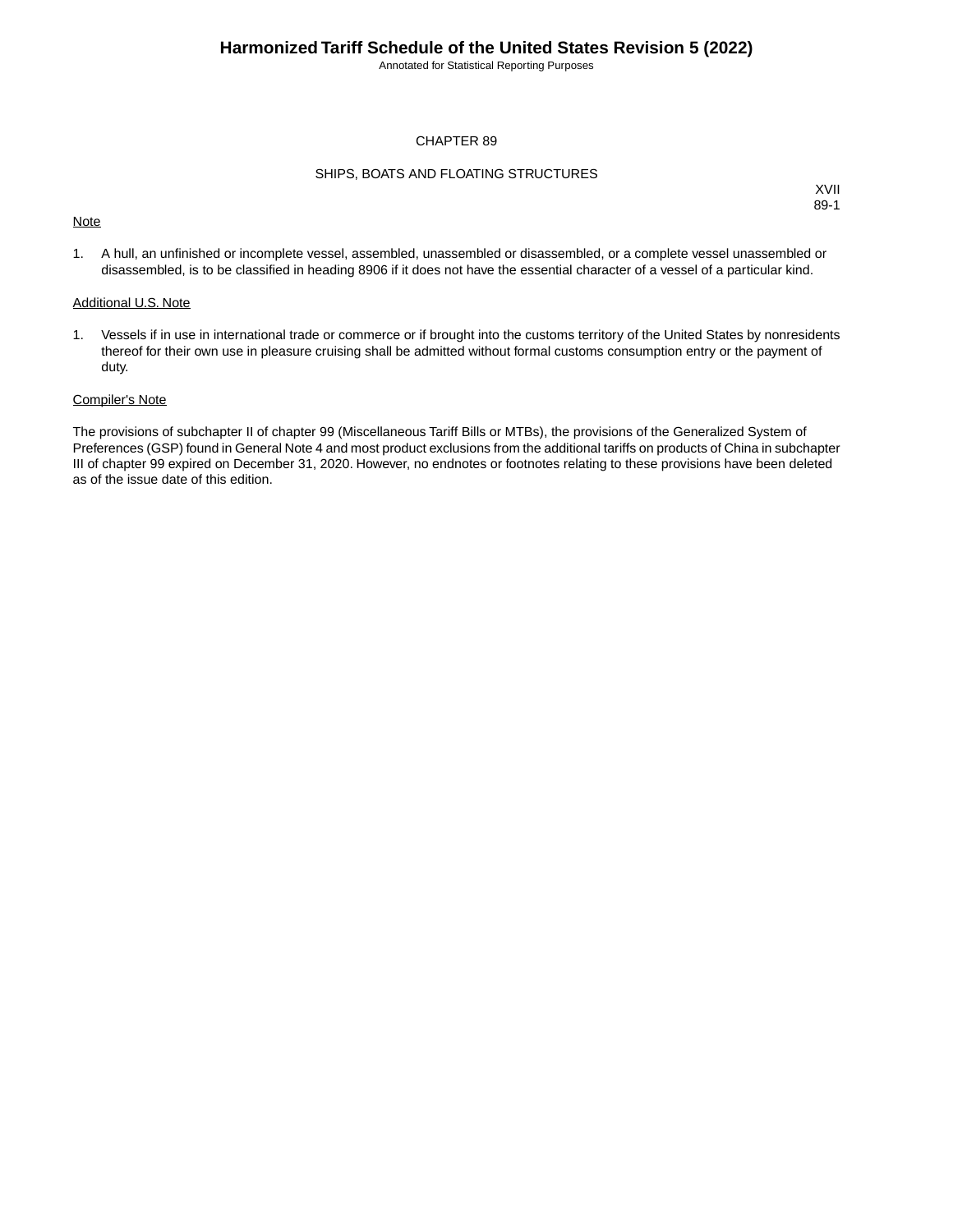Annotated for Statistical Reporting Purposes

| Heading/      | Stat.       |                                                                                                                     | Unit                  |                        | Rates of Duty                        |                |
|---------------|-------------|---------------------------------------------------------------------------------------------------------------------|-----------------------|------------------------|--------------------------------------|----------------|
| Subheading    | Suf-<br>fix | <b>Article Description</b>                                                                                          | of<br>Quantity        | General                | Special                              | $\overline{2}$ |
| 8901          |             | Cruise ships, excursion boats, ferry boats, cargo ships, barges                                                     |                       |                        |                                      |                |
| 8901.10.00 00 |             | and similar vessels for the transport of persons or goods:                                                          |                       |                        |                                      |                |
|               |             | Cruise ships, excursion boats and similar vessels<br>principally designed for the transport of persons; ferry boats |                       |                        |                                      |                |
|               |             |                                                                                                                     | No Free <sup>1/</sup> |                        |                                      | Free           |
| 8901.20.00 00 |             |                                                                                                                     | No Free <sup>1/</sup> |                        |                                      | Free           |
| 8901.30.00 00 |             | Refrigerated vessels, other than those of subheading                                                                |                       |                        |                                      |                |
|               |             |                                                                                                                     | No Free <sup>2/</sup> |                        |                                      | Free           |
| 8901.90.00 00 |             | Other vessels for the transport of goods and other vessels<br>for the transport of both persons and goods           | No Free <sup>1/</sup> |                        |                                      | Free           |
|               |             | 8902.00.00   00   Fishing vessels; factory ships and other vessels for processing                                   | No Free <sup>1/</sup> |                        |                                      | Free           |
| 8903          |             | Yachts and other vessels for pleasure or sports; row boats and                                                      |                       |                        |                                      |                |
|               |             | canoes:                                                                                                             |                       |                        |                                      |                |
|               |             | Inflatable (including rigid hull inflatable) boats:                                                                 |                       |                        |                                      |                |
| 8903.11.00    |             | Fitted or designed to be fitted with a motor, unladen<br>(net) weight (excluding the motor) not exceeding 100       |                       |                        |                                      |                |
|               |             |                                                                                                                     |                       | $2.4\%$ <sup>3/</sup>  | Free (A*, AU, BH,                    | 25%            |
|               |             |                                                                                                                     |                       |                        | CL, CO, D, E, IL,                    |                |
|               |             |                                                                                                                     |                       |                        | JO, KR, MA, OM,<br>P, PA, PE, S, SG) |                |
|               |             | Valued over \$500:                                                                                                  |                       |                        |                                      |                |
|               | 15          |                                                                                                                     |                       |                        |                                      |                |
|               | 20<br>60    |                                                                                                                     | I No.                 |                        |                                      |                |
| 8903.12.00    |             | Not designed for use with a motor and unladen (net)                                                                 |                       |                        |                                      |                |
|               |             |                                                                                                                     |                       | $2.4\%$ <sup>3/</sup>  | Free (A*, AU, BH,                    | 25%            |
|               |             |                                                                                                                     |                       |                        | CL, CO, D, E, IL,<br>JO, KR, MA, OM, |                |
|               |             |                                                                                                                     |                       |                        | P, PA, PE, S, SG)                    |                |
|               | 15          | Valued over \$500:                                                                                                  |                       |                        |                                      |                |
|               | 20          |                                                                                                                     |                       |                        |                                      |                |
|               | 60          |                                                                                                                     |                       |                        |                                      |                |
| 8903.19.00    | 00          |                                                                                                                     |                       | $-2.4\%$ <sup>3/</sup> | Free (A*, AU, BH,                    | 25%            |
|               |             |                                                                                                                     |                       |                        | CL, CO, D, E, IL,<br>JO, KR, MA, OM, |                |
|               |             |                                                                                                                     |                       |                        | P, PA, PE, S, SG)                    |                |
|               |             |                                                                                                                     |                       |                        |                                      |                |
|               |             |                                                                                                                     |                       |                        |                                      |                |
|               |             |                                                                                                                     |                       |                        |                                      |                |
|               |             |                                                                                                                     |                       |                        |                                      |                |
|               |             |                                                                                                                     |                       |                        |                                      |                |
|               |             |                                                                                                                     |                       |                        |                                      |                |
|               |             |                                                                                                                     |                       |                        |                                      |                |
|               |             |                                                                                                                     |                       |                        |                                      |                |
|               |             |                                                                                                                     |                       |                        |                                      |                |
|               |             |                                                                                                                     |                       |                        |                                      |                |
|               |             |                                                                                                                     |                       |                        |                                      |                |
|               |             |                                                                                                                     |                       |                        |                                      |                |
|               |             |                                                                                                                     |                       |                        |                                      |                |
|               |             |                                                                                                                     |                       |                        |                                      |                |
|               |             |                                                                                                                     |                       |                        |                                      |                |
|               |             |                                                                                                                     |                       |                        |                                      |                |
|               |             |                                                                                                                     |                       |                        |                                      |                |
|               |             |                                                                                                                     |                       |                        |                                      |                |
|               |             |                                                                                                                     |                       |                        |                                      |                |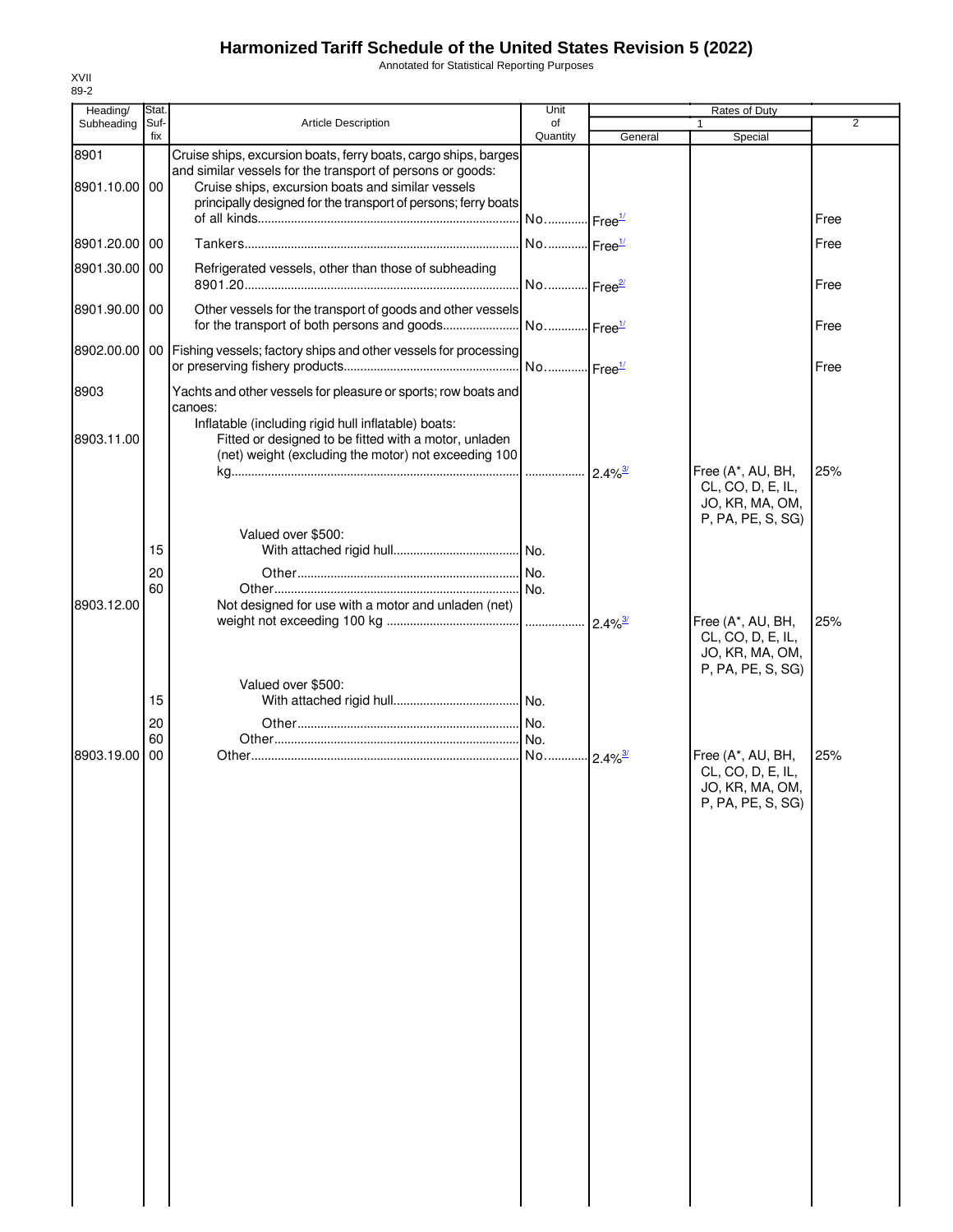Annotated for Statistical Reporting Purposes

| Heading/    | Stat.       |                                                                | Unit     |                       | Rates of Duty                                 |                |
|-------------|-------------|----------------------------------------------------------------|----------|-----------------------|-----------------------------------------------|----------------|
| Subheading  | Suf-<br>fix | Article Description                                            | of       |                       |                                               | $\overline{2}$ |
| 8903 (con.) |             | Yachts and other vessels for pleasure or sports; row boats and | Quantity | General               | Special                                       |                |
|             |             | canoes: (con.)                                                 |          |                       |                                               |                |
|             |             | Sailboats, other than inflatable, with or without auxiliary    |          |                       |                                               |                |
|             |             | motor:                                                         |          |                       |                                               |                |
| 8903.21.00  |             |                                                                |          |                       | Free (A, AU, BH, CL, 30%                      |                |
|             |             |                                                                |          |                       | CO, D, E, IL, JO,<br>KR, MA, OM, P,           |                |
|             |             |                                                                |          |                       | PA, PE, S, SG)                                |                |
|             | 10          |                                                                |          |                       |                                               |                |
|             |             | Other:                                                         |          |                       |                                               |                |
|             | 30          |                                                                |          |                       |                                               |                |
|             | 35          | Of a length exceeding 4 m but not exceeding                    |          |                       |                                               |                |
|             |             |                                                                | No.      |                       |                                               |                |
|             | 40          | Of a length exceeding 6.5 m but not exceeding                  |          |                       |                                               |                |
|             |             |                                                                | No.      |                       |                                               |                |
| 8903.22.00  |             | Of a length exceeding 7.5 m but not exceeding 24               |          |                       |                                               |                |
|             |             |                                                                | .        | $1.5\%$ <sup>3/</sup> | Free (A, AU, BH, CL, 30%                      |                |
|             |             |                                                                |          |                       | CO, D, E, IL, JO,                             |                |
|             |             |                                                                |          |                       | KR, MA, OM, P,<br>PA, PE, S, SG)              |                |
|             |             | With auxiliary motor:                                          |          |                       |                                               |                |
|             | 15          | Of a length exceeding 7.5 m but not exceeding                  |          |                       |                                               |                |
|             |             |                                                                |          |                       |                                               |                |
|             | 20          |                                                                |          |                       |                                               |                |
|             |             | Other:                                                         |          |                       |                                               |                |
|             | 25          | Of a length exceeding 7.5 m but not exceeding                  |          |                       |                                               |                |
|             |             |                                                                |          |                       |                                               |                |
|             | 60          |                                                                |          |                       |                                               |                |
| 8903.23.00  |             |                                                                |          | $1.5\%$ <sup>3/</sup> | Free (A, AU, BH, CL, 30%<br>CO, D, E, IL, JO, |                |
|             |             |                                                                |          |                       | KR, MA, OM, P,                                |                |
|             |             |                                                                |          |                       | PA, PE, S, SG)                                |                |
|             | 15          |                                                                |          |                       |                                               |                |
|             | 20          |                                                                |          |                       |                                               |                |
|             |             |                                                                |          |                       |                                               |                |
|             |             |                                                                |          |                       |                                               |                |
|             |             |                                                                |          |                       |                                               |                |
|             |             |                                                                |          |                       |                                               |                |
|             |             |                                                                |          |                       |                                               |                |
|             |             |                                                                |          |                       |                                               |                |
|             |             |                                                                |          |                       |                                               |                |
|             |             |                                                                |          |                       |                                               |                |
|             |             |                                                                |          |                       |                                               |                |
|             |             |                                                                |          |                       |                                               |                |
|             |             |                                                                |          |                       |                                               |                |
|             |             |                                                                |          |                       |                                               |                |
|             |             |                                                                |          |                       |                                               |                |
|             |             |                                                                |          |                       |                                               |                |
|             |             |                                                                |          |                       |                                               |                |
|             |             |                                                                |          |                       |                                               |                |
|             |             |                                                                |          |                       |                                               |                |
|             |             |                                                                |          |                       |                                               |                |
|             |             |                                                                |          |                       |                                               |                |
|             |             |                                                                |          |                       |                                               |                |
|             |             |                                                                |          |                       |                                               |                |
|             |             |                                                                |          |                       |                                               |                |
|             |             |                                                                |          |                       |                                               |                |
|             |             |                                                                |          |                       |                                               |                |
|             |             |                                                                |          |                       |                                               |                |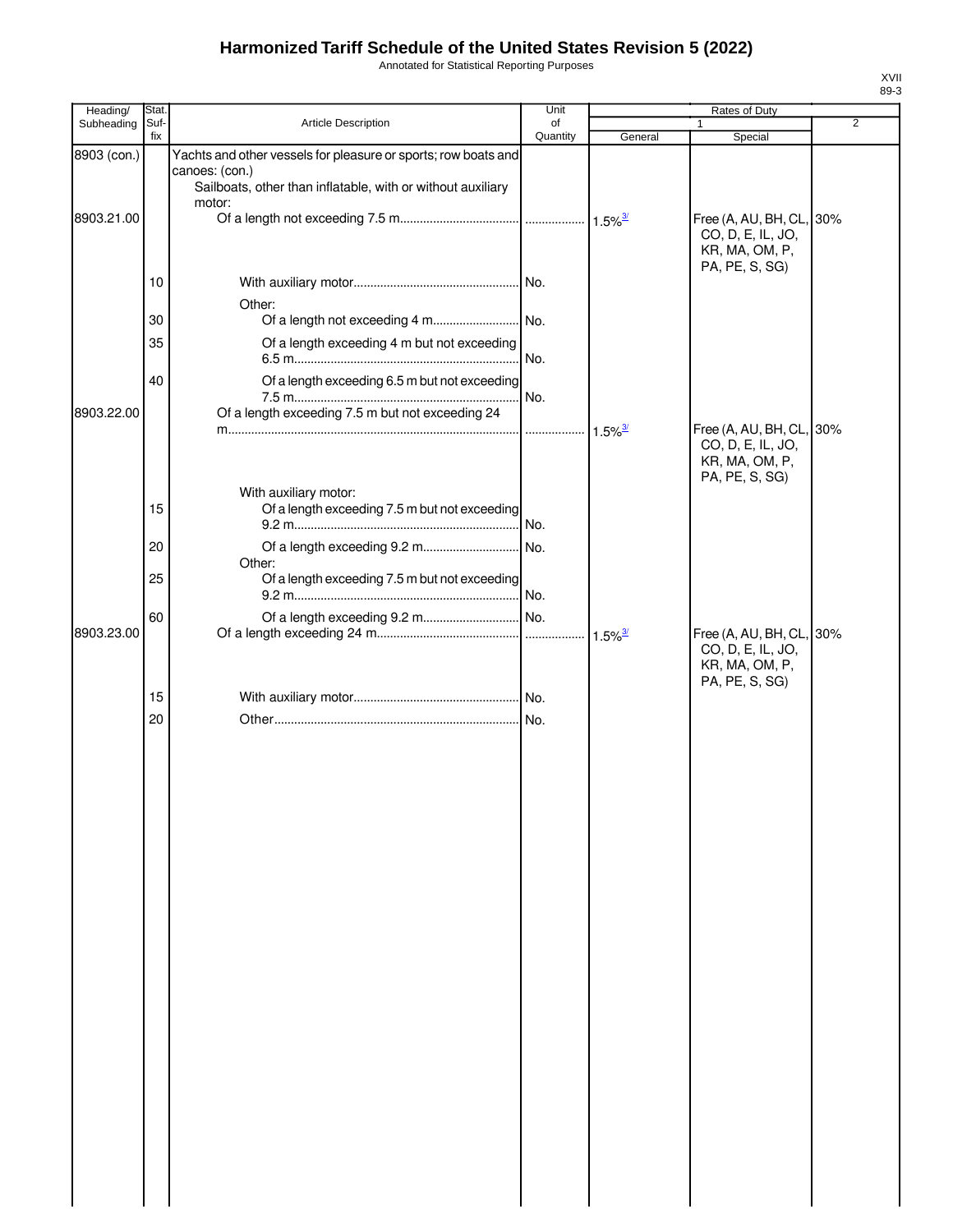Annotated for Statistical Reporting Purposes

| Heading/    | Stat.    |                                                                                  | Unit     | Rates of Duty         |                                                                                |                |
|-------------|----------|----------------------------------------------------------------------------------|----------|-----------------------|--------------------------------------------------------------------------------|----------------|
| Subheading  | Suf-     | Article Description                                                              | of       |                       | 1                                                                              | $\overline{2}$ |
| 8903 (con.) | fix      | Yachts and other vessels for pleasure or sports; row boats and<br>canoes: (con.) | Quantity | General               | Special                                                                        |                |
|             |          | Motorboats, other than inflatable, not including outboard<br>motorboats:         |          |                       |                                                                                |                |
| 8903.31.00  |          |                                                                                  |          |                       | Free (A*, AU, BH,<br>CL, CO, D, E, IL,<br>JO, KR, MA, OM,                      | 30%            |
|             | 15       | Inboard/outdrive:                                                                |          |                       | P, PA, PE, S, SG)                                                              |                |
|             | 20<br>25 |                                                                                  |          |                       |                                                                                |                |
| 8903.32.00  |          | Of a length exceeding 7.5 m but not exceeding 24                                 |          | $1.5\%$ <sup>3/</sup> | Free (A*, AU, BH,<br>CL, CO, D, E, IL,<br>JO, KR, MA, OM,                      | 30%            |
|             | 15       | Inboard/outdrive:                                                                |          |                       | P, PA, PE, S, SG)                                                              |                |
|             | 20<br>25 |                                                                                  |          |                       |                                                                                |                |
| 8903.33.00  |          |                                                                                  |          | $1.5\%$ <sup>3/</sup> | Free (A*, AU, BH,<br>CL, CO, D, E, IL,<br>JO, KR, MA, OM,<br>P, PA, PE, S, SG) | 30%            |
|             | 15       | Inboard/outdrive:                                                                |          |                       |                                                                                |                |
|             | 20<br>25 |                                                                                  |          |                       |                                                                                |                |
|             |          |                                                                                  |          |                       |                                                                                |                |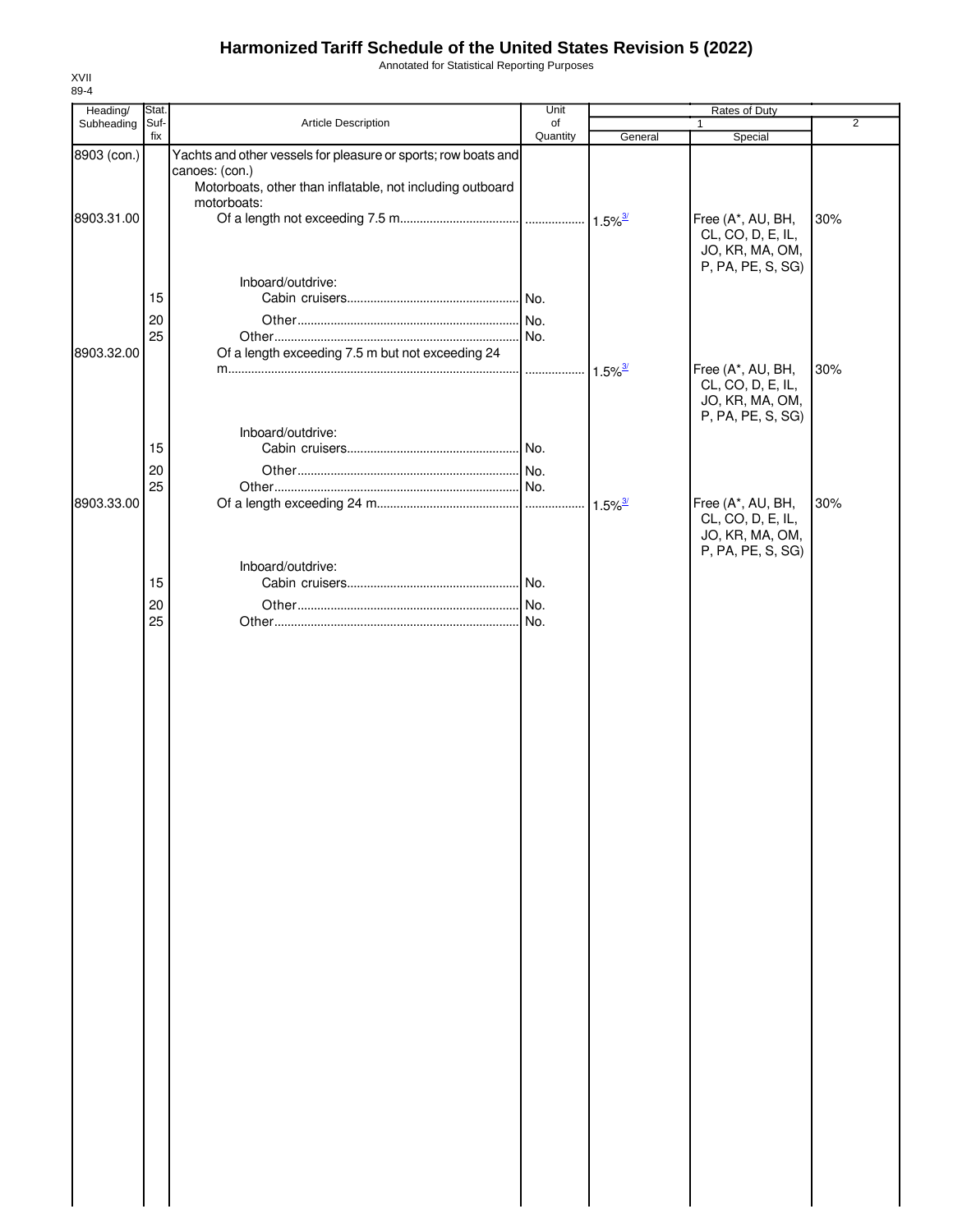Annotated for Statistical Reporting Purposes

| Heading/      | <b>Stat</b> |                                                                                                | Unit                  |                          | Rates of Duty                          |      |
|---------------|-------------|------------------------------------------------------------------------------------------------|-----------------------|--------------------------|----------------------------------------|------|
| Subheading    | Suf-<br>fix | <b>Article Description</b>                                                                     | of<br>Quantity        | General                  | Special                                | 2    |
| 8903 (con.)   |             | Yachts and other vessels for pleasure or sports; row boats and                                 |                       |                          |                                        |      |
|               |             | canoes: (con.)                                                                                 |                       |                          |                                        |      |
|               |             | Other:                                                                                         |                       |                          |                                        |      |
| 8903.93       |             | Of a length not exceeding 7.5 m:                                                               |                       |                          |                                        |      |
|               |             | Row boats and canoes which are not of a type<br>designed to be principally used with motors or |                       |                          |                                        |      |
|               |             | sails:                                                                                         |                       |                          |                                        |      |
| 8903.93.05 00 |             |                                                                                                | No Free <sup>3/</sup> |                          |                                        | 35%  |
| 8903.93.15 00 |             |                                                                                                |                       |                          | Free (A*, AU, BH,                      | 45%  |
|               |             |                                                                                                |                       |                          | CL, CO, D, E, IL,                      |      |
|               |             |                                                                                                |                       |                          | JO, KR, MA, OM,                        |      |
| 8903.93.20    |             |                                                                                                |                       |                          | P, PA, PE, S, SG)                      |      |
|               |             |                                                                                                |                       | $1\%^{3/2}$              | Free (A*, AU, BH,<br>CL, CO, D, E, IL, | 30%  |
|               |             |                                                                                                |                       |                          | JO, KR, MA, OM,                        |      |
|               |             |                                                                                                |                       |                          | P, PA, PE, S, SG)                      |      |
|               |             | With hulls of metal:                                                                           |                       |                          |                                        |      |
|               | 15          |                                                                                                |                       |                          |                                        |      |
|               | 30          |                                                                                                |                       |                          |                                        |      |
|               |             | With hulls of reinforced plastics:                                                             |                       |                          |                                        |      |
|               | 45          |                                                                                                |                       |                          |                                        |      |
|               | 60          |                                                                                                |                       |                          |                                        |      |
| 8903.93.90    | 75<br>00    |                                                                                                | No.<br>.              | $1\%^{3/2}$              | Free (A*, AU, BH,                      | 30%  |
|               |             |                                                                                                |                       |                          | CL, CO, D, E, IL,                      |      |
|               |             |                                                                                                |                       |                          | JO, KR, MA, OM,                        |      |
|               |             |                                                                                                |                       |                          | P, PA, PE, S, SG)                      |      |
| 8903.99       |             | Other:                                                                                         |                       |                          |                                        |      |
|               |             | Row boats and canoes which are not of a type<br>designed to be principally used with motors or |                       |                          |                                        |      |
|               |             | sails:                                                                                         |                       |                          |                                        |      |
| 8903.99.06 00 |             |                                                                                                | No Free <sup>3/</sup> |                          |                                        | 35%  |
| 8903.99.16 00 |             |                                                                                                | No 2.7% <sup>3/</sup> |                          | Free (A*, AU, BH,                      | 45%  |
|               |             |                                                                                                |                       |                          | CL, CO, D, E, IL,                      |      |
|               |             |                                                                                                |                       |                          | JO, KR, MA, OM,                        |      |
|               |             |                                                                                                |                       |                          | P, PA, PE, S, SG)                      |      |
| 8903.99.21    |             |                                                                                                |                       | $\cdot$ 1% $\frac{3}{2}$ | Free (A*, AU, BH,<br>CL, CO, D, E, IL, | 30%  |
|               |             |                                                                                                |                       |                          | JO, KR, MA, OM,                        |      |
|               |             |                                                                                                |                       |                          | P, PA, PE, S, SG)                      |      |
|               | 10          |                                                                                                | No.                   |                          |                                        |      |
|               | 20          | With hulls of reinforced plastics                                                              | No.                   |                          |                                        |      |
|               | 90          |                                                                                                | No.                   |                          |                                        |      |
| 8903.99.91    | 00          |                                                                                                |                       | $1\%^{\frac{3}{2}}$      | Free (A*, AU, BH,                      | 30%  |
|               |             |                                                                                                |                       |                          | CL, CO, D, E, IL,                      |      |
|               |             |                                                                                                |                       |                          | JO, KR, MA, OM,                        |      |
|               |             |                                                                                                |                       |                          | P, PA, PE, S, SG)                      |      |
|               |             |                                                                                                | No Free <sup>1/</sup> |                          |                                        | Free |
|               |             |                                                                                                |                       |                          |                                        |      |
|               |             |                                                                                                |                       |                          |                                        |      |
|               |             |                                                                                                |                       |                          |                                        |      |
|               |             |                                                                                                |                       |                          |                                        |      |
|               |             |                                                                                                |                       |                          |                                        |      |
|               |             |                                                                                                |                       |                          |                                        |      |
|               |             |                                                                                                |                       |                          |                                        |      |
|               |             |                                                                                                |                       |                          |                                        |      |
|               |             |                                                                                                |                       |                          |                                        |      |
|               |             |                                                                                                |                       |                          |                                        |      |
|               |             |                                                                                                |                       |                          |                                        |      |
|               |             |                                                                                                |                       |                          |                                        |      |
|               |             |                                                                                                |                       |                          |                                        |      |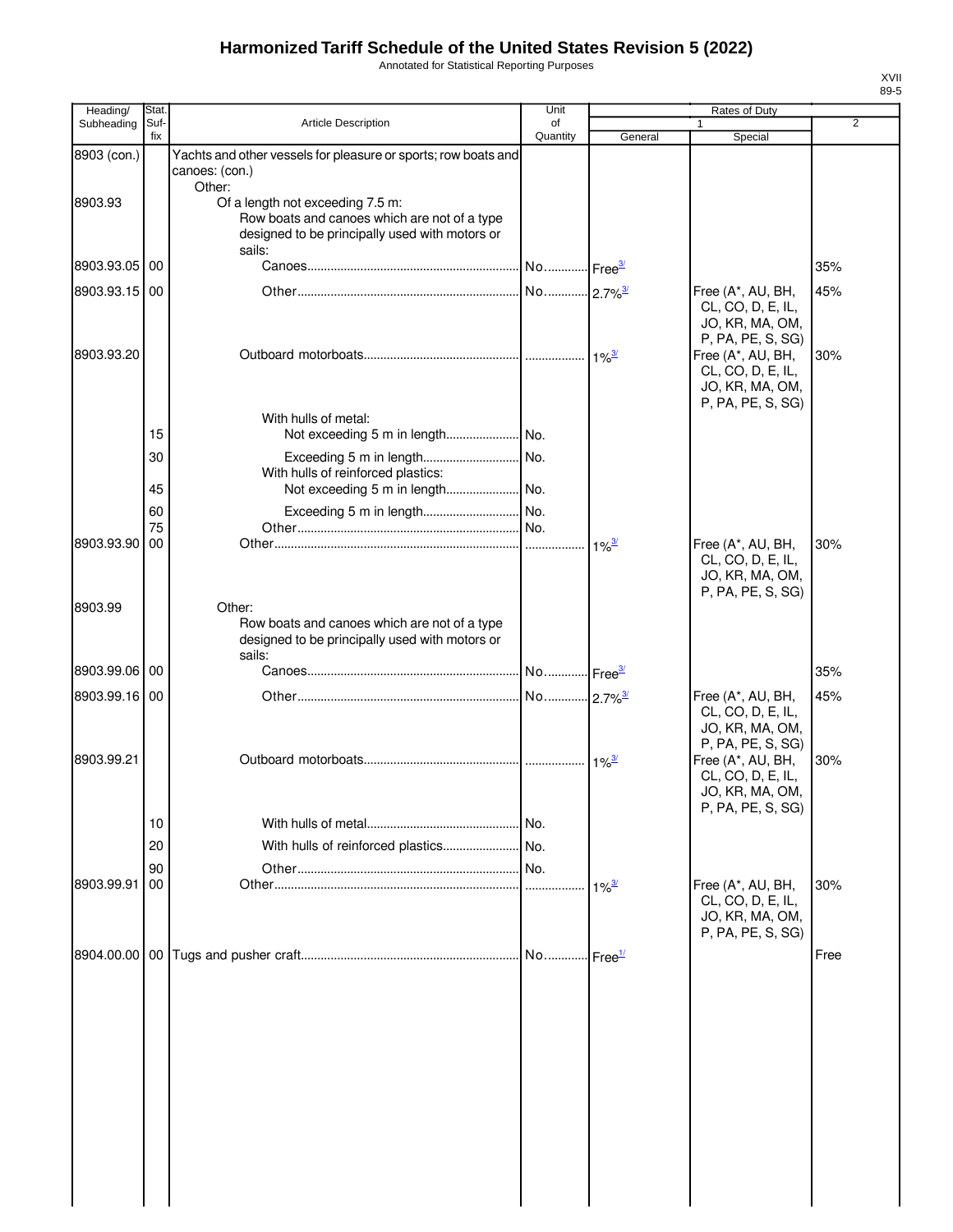Annotated for Statistical Reporting Purposes

| Heading/      | <b>Stat</b> |                                                                                                                                                                                                                             | Unit                         |                          | Rates of Duty |                |
|---------------|-------------|-----------------------------------------------------------------------------------------------------------------------------------------------------------------------------------------------------------------------------|------------------------------|--------------------------|---------------|----------------|
| Subheading    | Suf-        | Article Description                                                                                                                                                                                                         | of                           |                          |               | $\overline{2}$ |
|               | fix         |                                                                                                                                                                                                                             | Quantity                     | General                  | Special       |                |
| 8905          |             | Light-vessels, fire-floats, dredgers, floating cranes, and other<br>vessels the navigability of which is subsidiary to their main<br>function; floating docks; floating or submersible drilling or<br>production platforms: |                              |                          |               |                |
| 8905.10.00    | 00          |                                                                                                                                                                                                                             |                              |                          |               | Free           |
| 8905.20.00    | 00          | Floating or submersible drilling or production platforms t  Free <sup>1/</sup>                                                                                                                                              | No.                          |                          |               | Free           |
| 8905.90       |             | Other:                                                                                                                                                                                                                      |                              |                          |               |                |
| 8905.90.10 00 |             |                                                                                                                                                                                                                             | t  Free <sup>4/</sup><br>No. |                          |               | 35%            |
| 8905.90.50 00 |             |                                                                                                                                                                                                                             | No Free <sup>1/</sup>        |                          |               | Free           |
| 8906          |             | Other vessels, including warships and lifeboats other than row                                                                                                                                                              |                              |                          |               |                |
| 8906.10.00 00 |             | boats:                                                                                                                                                                                                                      |                              |                          |               | Free           |
| 8906.90.00    |             |                                                                                                                                                                                                                             |                              |                          |               | Free           |
|               | 10          |                                                                                                                                                                                                                             |                              |                          |               |                |
|               |             |                                                                                                                                                                                                                             | No.                          |                          |               |                |
|               | 90          |                                                                                                                                                                                                                             |                              |                          |               |                |
| 8907          |             | Other floating structures (for example, rafts, tanks, cofferdams,<br>landing-stages, buoys and beacons):                                                                                                                    |                              |                          |               |                |
| 8907.10.00    | $00\,$      |                                                                                                                                                                                                                             |                              |                          |               | 45%            |
| 8907.90.00    |             |                                                                                                                                                                                                                             |                              |                          |               | 45%            |
|               | 30          |                                                                                                                                                                                                                             |                              |                          |               |                |
|               | 60          |                                                                                                                                                                                                                             |                              |                          |               |                |
|               | 90          |                                                                                                                                                                                                                             |                              |                          |               |                |
| 8908.00.00    | 00 I        | Vessels and other floating structures for breaking up                                                                                                                                                                       |                              |                          |               |                |
|               |             |                                                                                                                                                                                                                             |                              | Free $^{\underline{11}}$ |               | Free           |
|               |             |                                                                                                                                                                                                                             |                              |                          |               |                |
|               |             |                                                                                                                                                                                                                             |                              |                          |               |                |
|               |             |                                                                                                                                                                                                                             |                              |                          |               |                |
|               |             |                                                                                                                                                                                                                             |                              |                          |               |                |
|               |             |                                                                                                                                                                                                                             |                              |                          |               |                |
|               |             |                                                                                                                                                                                                                             |                              |                          |               |                |
|               |             |                                                                                                                                                                                                                             |                              |                          |               |                |
|               |             |                                                                                                                                                                                                                             |                              |                          |               |                |
|               |             |                                                                                                                                                                                                                             |                              |                          |               |                |
|               |             |                                                                                                                                                                                                                             |                              |                          |               |                |
|               |             |                                                                                                                                                                                                                             |                              |                          |               |                |
|               |             |                                                                                                                                                                                                                             |                              |                          |               |                |
|               |             |                                                                                                                                                                                                                             |                              |                          |               |                |
|               |             |                                                                                                                                                                                                                             |                              |                          |               |                |
|               |             |                                                                                                                                                                                                                             |                              |                          |               |                |
|               |             |                                                                                                                                                                                                                             |                              |                          |               |                |
|               |             |                                                                                                                                                                                                                             |                              |                          |               |                |
|               |             |                                                                                                                                                                                                                             |                              |                          |               |                |
|               |             |                                                                                                                                                                                                                             |                              |                          |               |                |
|               |             |                                                                                                                                                                                                                             |                              |                          |               |                |
|               |             |                                                                                                                                                                                                                             |                              |                          |               |                |
|               |             |                                                                                                                                                                                                                             |                              |                          |               |                |
|               |             |                                                                                                                                                                                                                             |                              |                          |               |                |
|               |             |                                                                                                                                                                                                                             |                              |                          |               |                |
|               |             |                                                                                                                                                                                                                             |                              |                          |               |                |